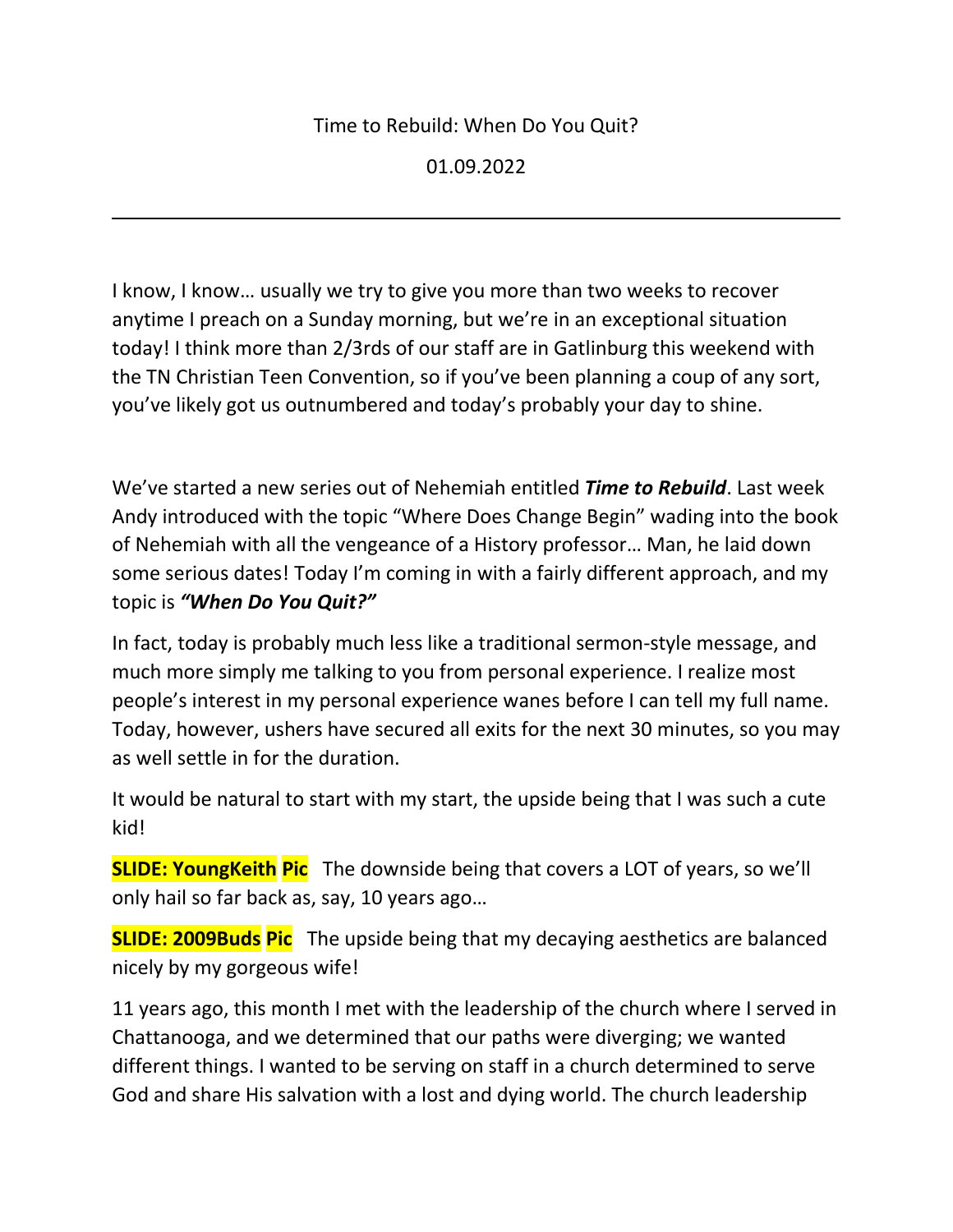wanted that for me, as well, they just thought it should be in another zip code, and they gave me 6 months to figure out where that would be.

I found myself in a difficult position, and to be honest, I felt betrayed by people that I loved and trusted within the church, but as very few people within the congregation knew my circumstance, I worked to continue serving well and in a way that would not indicate that I would soon be gone. And with a wounded heart I determined that I almost certainly did not belong in youth ministry any longer. In fact, after 13 years of ministry there, the idea of moving into ministry with another church and starting the whole process over left me feeling fatigued. **I decided it was time to quit.**

One problem with that… almost all of my career experience was in Youth Ministry. Compounding that problem was that my 4-year degree in Bible and Ministry was with a college that had really wanted to be accredited, but was never quite able to pull it off; meaning that in the world's eyes, I didn't actually have a degree at all!

So, I came up with a magnificent plan: I would transfer my degree to a sister academic institution that WAS accredited, and who would recognize my degree, and would pursue their program to earn a Master's degree in education, and would be able to teach in the secular field! Genius!! And the Adult Education director at said institution agreed that it was a magnificent plan, so we began the paperwork and steps to get that done.

All I needed was my SAT/ACT records. No problem! Except, there WAS a problem. I didn't have any of those records. Everything from my educational years had been lost in a house disaster. No problem; reach out to the SAT/ACT organization. Except there WAS a problem. They couldn't seem to find any record of my taking the test. (I distinctly remember taking the test in a large room full of students at Lindenwood College, and scoring well. Uh… very well REALLY well! Yeah, super really well, aced it actually! 0.o)

No problem! Just take it again! Except ARE YOU KIDDING ME??? And it seemed that no matter how good the plan was, or what I tried towards this plan, the door would get slammed in my face. And in my short-sightedness and predetermined direction, it just added to my misery.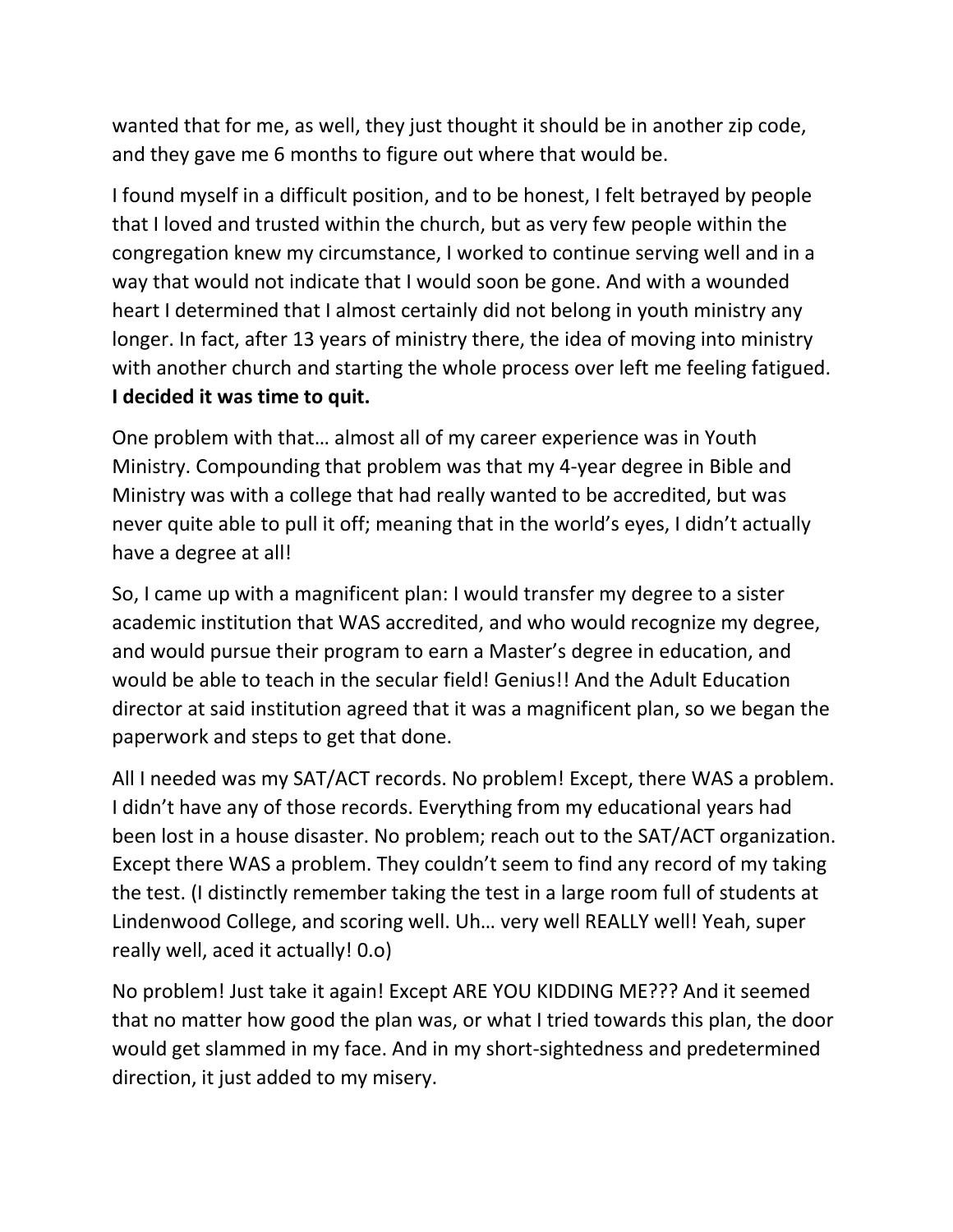So I looked elsewhere for opportunities where my lack of degree or lack of professional training for anything BUT ministry would give me a chance. Not a lot of that going around, not for me, at least**. But I knew I needed to quit**, so I kept looking, kept broadening my search parameters, kept stretching further and further out in desperation.

Working as a group coordinator with a retreat center! Not enough experience. Working as a University Campus Minister! Too old for one, didn't play enough golf for another. I searched for ministry positions other than Youth Ministry that seemed to make sense for me, but there was always something lacking, something in the way, and the rejection continued to pile on, convincing me more and more that I was not cut out to be in ministry any longer, that a 25-year career was my expiration date. **I knew when to quit.**

One day I checked the ministry listings to see that a church which met in an elementary school in Spring Hill, Tennessee was looking for a youth minister. I was fairly convinced that I wasn't supposed to be in ministry any longer, or at least not in YOUTH ministry. I could see it playing out in my mind, some church elders somewhere walking into the youth group room to announce that they had found the students a new youth minister, and in walks, not a cool just-out-ofcollege guy who created his own music app, but a 40-something… OK, UPPER 40 something guy smelling of desperation and rejection. I did some cursory research into the position, but mostly I knew it was **time for me to quit**, so I told God that if He wanted me in Spring Hill He would have to do it Himself.

*When Do You Quit* **is at first glance a pretty tough one to answer**. When you ask it like that, it's fairly difficult to find a good Biblical example of when quitting makes sense. In fact, Biblical history tends to turn that question upside down and inside out!

When do you quit? If you ask me, it's when you're nothing more than a wine butler/poison tester for a king whose country has conquered yours and turned your people into servants. But if you ask Nehemiah, that's the perfect time to pack your bags to act on an impossible plan!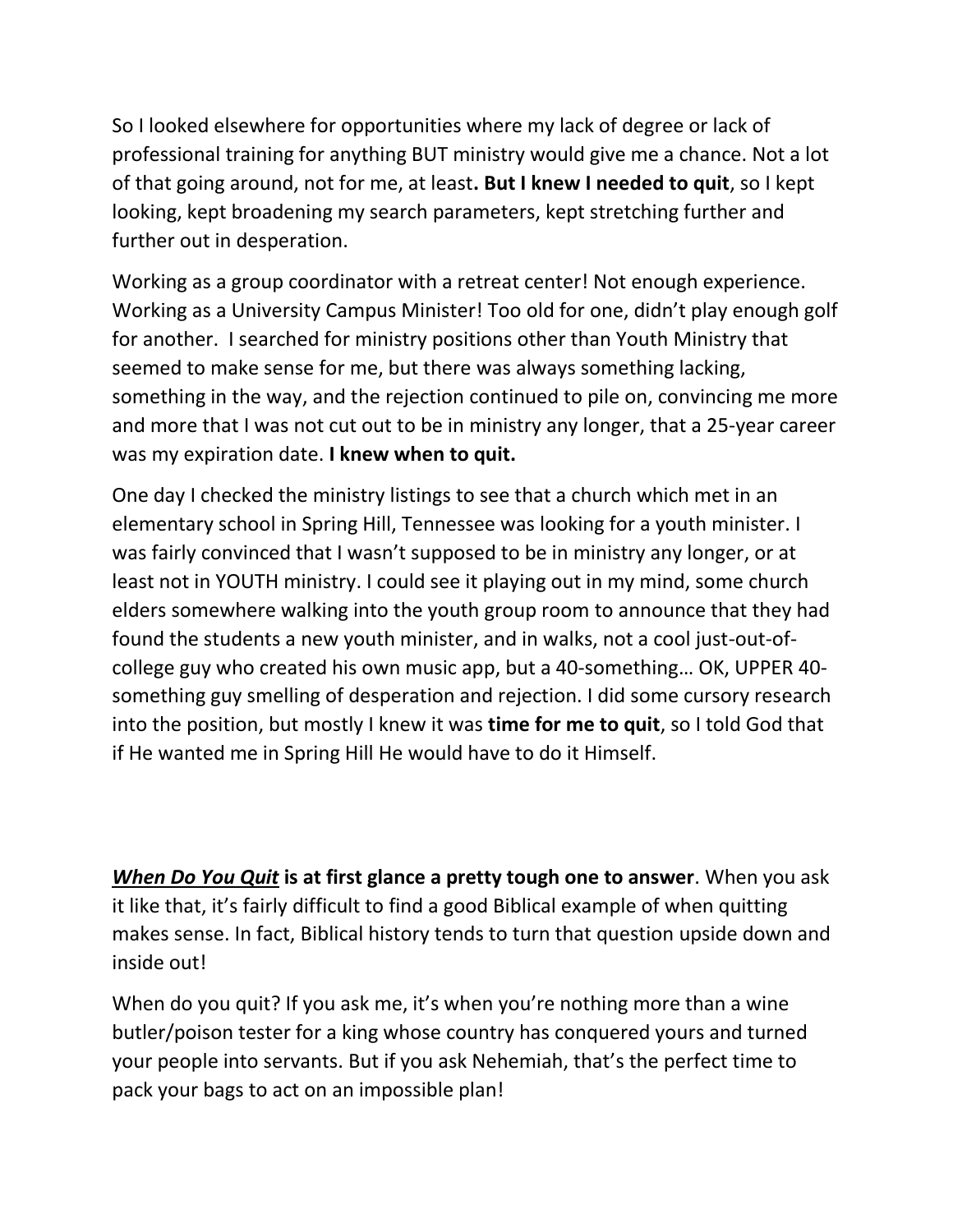When do you quit? If you ask me, it's when you have a group of 300 soldiers to meet an enemy force that outnumbers you 100-1! But if you ask Gideon, that's the ideal time to strike!

When do you quit? If you ask me, it's when you've been beaten half-dead by your own family and sold to foreigners as a slave, then framed and thrown into slaveprison, forgotten by even the other slaves you have selflessly aided. But if you ask OT Joseph, that's when you comb your hair and get ready to run the country!

When do you quit? If you ask me, it's when you've been arrested and thrown into prison for telling people how to escape eternal damnation, and where to turn for eternal life. But if you ask Paul and Silas, that's when you get ready for yet another salvation presentation, this time to the jailer in charge of keeping you locked up, so he can take you to his house to baptize his family.

When do you quit? If you ask me, it's when you've been arrested, humiliated, lied about, tried unjustly, tortured nearly to death, and then nailed to a cross and crucified. But if you ask Jesus, or any of those who witnessed His so-called "Death" on Calvary, that's when you kick off the plan to save the World!

It doesn't make sense, but oddly enough, not making sense, well that just means it's working!

#### **SLIDE:**

**The foolish things of God are wiser than human wisdom. The weakness of God is stronger than human strength.**

#### ■ 1 Corinthians 1:25

*When do you quit*? When you think about it carefully, you just might find that the question is best answered by another time-tested, oft-repeated question that might be much more familiar to you: **How Do I Know God's Will?** Isn't that really the question here? For the believer who wants to operate within the Will of God, knowing when to quit, or when to push ahead, always comes down to knowing what direction God wants you to take. With that in mind, I'm going to give you a series of steps that you can use when trying to determine just how God would direct you in your decision making and obedience, and against which you can test your plans, to make sure they are worth pursuing.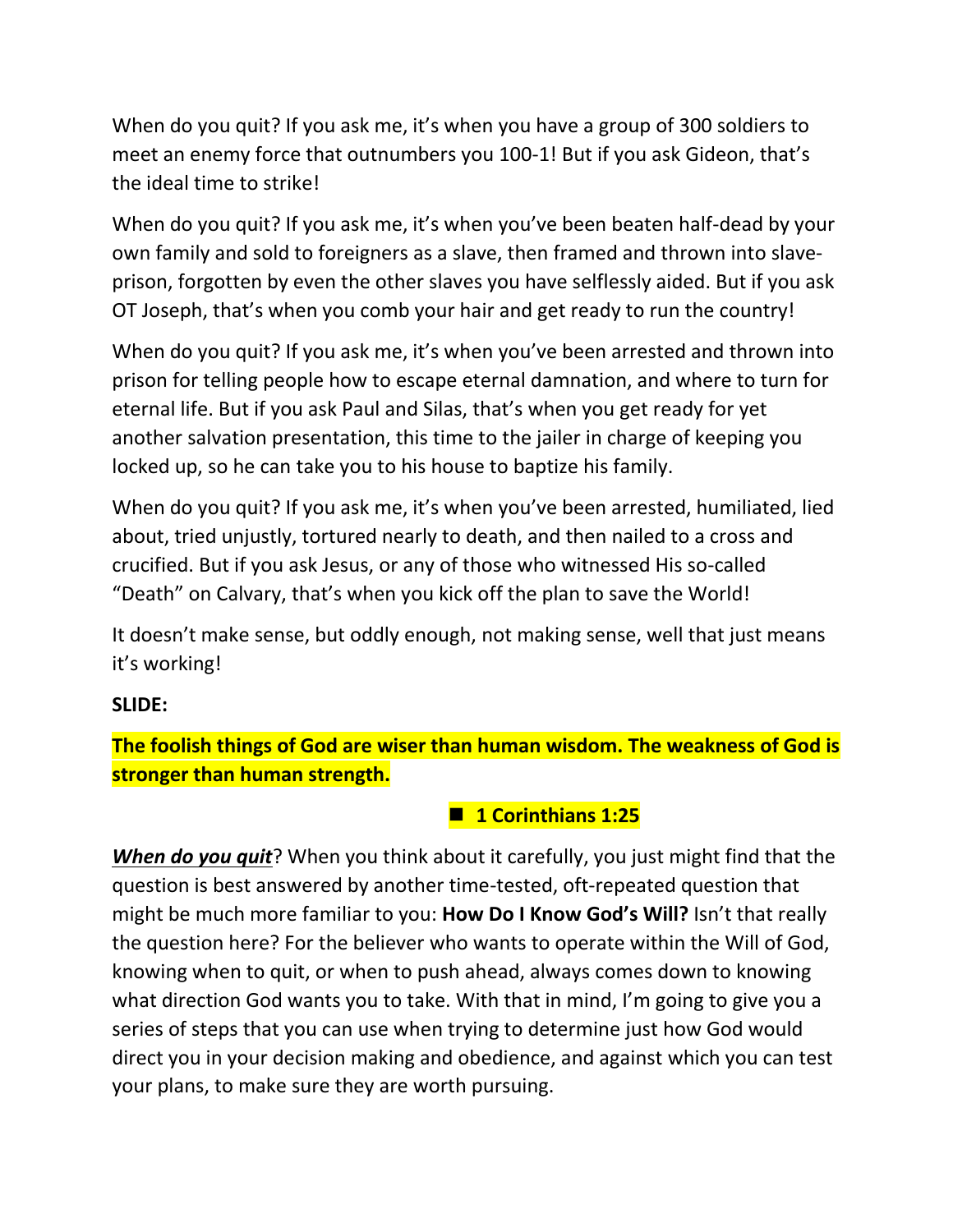*Note: looking up "Steps for knowing God's will" on the internet throws you into a sort of bidding war: 9 steps for knowing, no 8 steps, no 7 steps, how about 6 steps!... I found an article by Dr. Dr. R. B. Ouellette, and with minor modifications, I'm sticking with his alliteration!*

## SLIDE: **1) Commitment to God's Will**

You've got to ask yourself a question ("Do I feel lucky?") "Am I really looking for God's direction so that I can take it?" There is a significant different between that, and in looking with a hope that you can get God's backing for something you're already planning to do. Perhaps, secretly (don't tell God, ok?) you're planning to do it, regardless, even! When searching for God, make sure you've capitalized His name. You know what? While you're capitalizing, go ahead and hit all three letters! Make sure you are prepared to treat God as just that: GOD, and not as a Celestial Magic 8-Ball.

#### SLIDE: **Commit your way to the LORD;**

 **trust in Him and He will do this: He will make your righteous reward shine like the dawn,**

 **your vindication like the noonday sun. –Psalm 37:5-6**

### SLIDE: **2) Consistency with God's Word**

You cannot pursue the Will of God in any way that violates the Word of God. Sure, you'd love to strangle the life out of that idiot in the bright green car that's weaving in and out of traffic on I-65, except that short section in the Commandments says you can't. Yeah, you'd love to cuss out whoever left that shopping cart pushed right up against the new scratch in your car's paint job, but then you're supposed to have a gentle spirit and not use coarse language. Perhaps you'd like to do something mean to whoever drank your last Diet Dew in the church drink cooler… well, actually that one's OK.

# SLIDE: **Your Word is a lamp for my feet and a light on my path. – Psalm 119:105**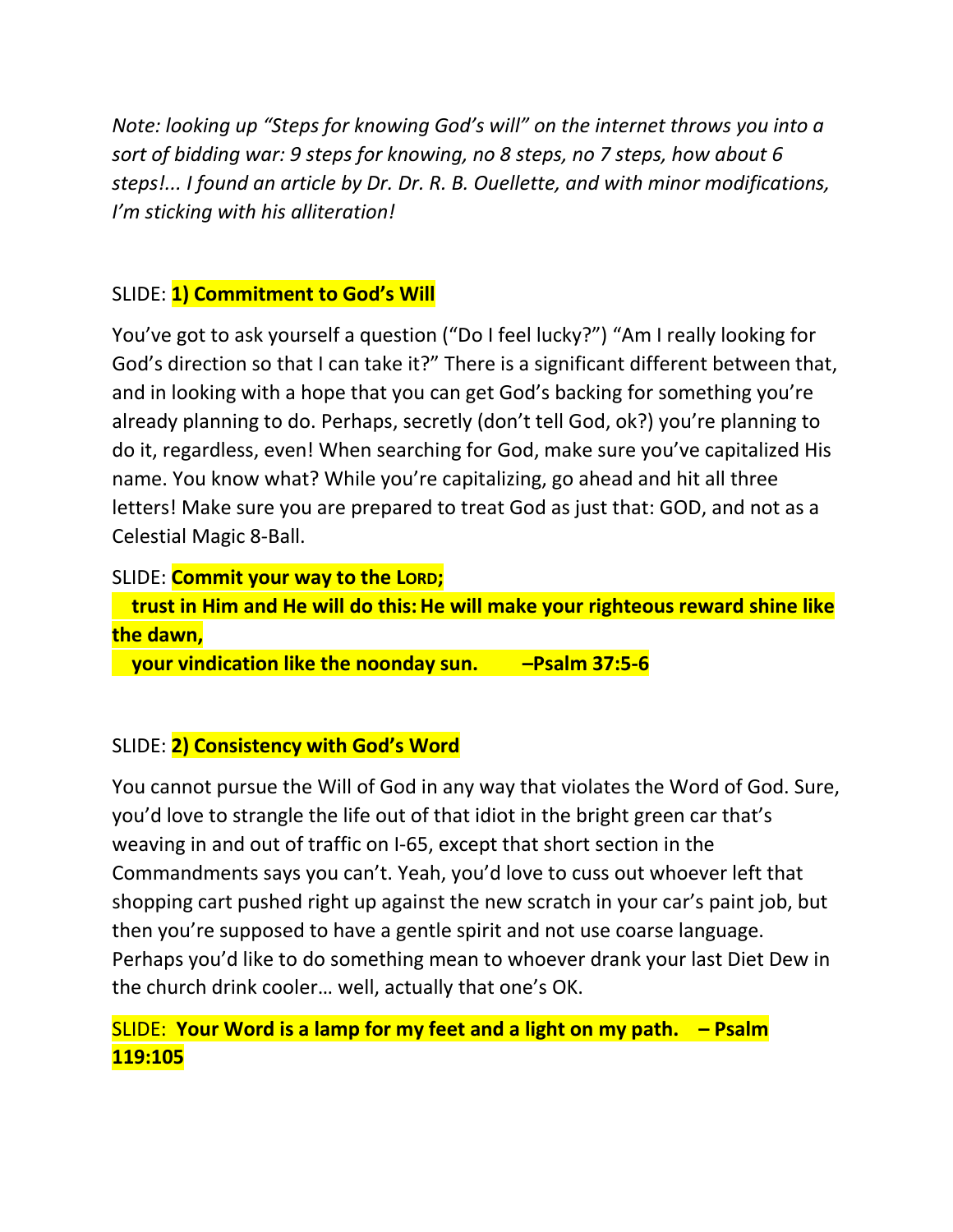Years ago, I was counseling a young dating couple who revealed to me that they were expecting a child. They said that they would read the Bible together, and it made them feel so close that one thing led to another and… Apparently, they weren't reading the right sections. You cannot search for God's will in areas that He has already declared to be out of bounds, even when it "feels" so right. Never forget that feelings can be thrown off by something as simple as a cheap burrito.

### SLIDE: **3) Counsel from Wise People**

This is one of my favorites: Identify people in your life who are quite obviously getting it right, and ask for their advisement! For their input. Be smart in whose counsel you are seeking. I'll be frank here: Now that I'm working with the Prime adults, our "age 55+" crew, I'm finding that the advice I'm getting is far superior to what I was getting from the middle school girls' class!! Look for men and women who reflect a Godly lifestyle, who are sound in their beliefs and practices. People of integrity who wear the same face in private that they wear in public.

### SLIDE: **Plans fail for lack of counsel,**

### **but with many advisers they succeed. – Proverbs 15:22**

And unless you're looking for fashion advice or where to get a nice burger and fries, you might even consider searching outside your immediate circle of friends. Some of your friends might go way to easy on you! Look for those who have experience beyond your own, who might be willing to give you Godly advice, even if it might mean you will be hearing something you don't particularly want to hear.

### SLIDE: **4) Conviction of Heart & Mind**

On some days dealing with personal desires is awfully tricky landscape to maneuver through. Sometimes the one you're getting the worst advice from is the voice in your own head! Can you recall any times when you wanted something so badly that you ended up telling yourself little lies to help justify going where you wanted to go, doing what you wanted to do? And even as you began to take that wrong course, something in your heart was telling you it wasn't right. Your mind may have started in with a second little voice advising that you were making a stupidly terrible mistake. Those are often tells that you are making, what we in the business call, a stupidly terrible mistake.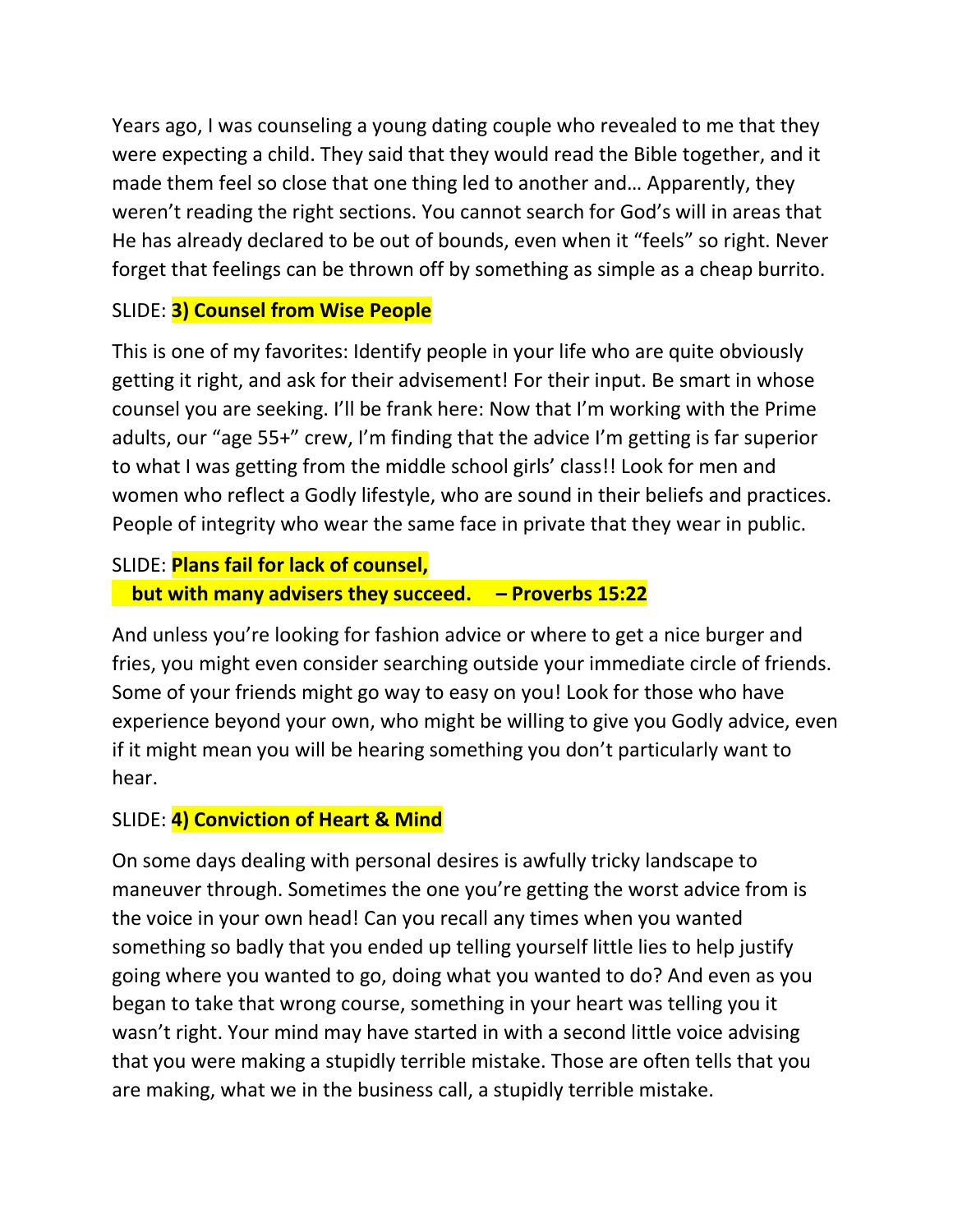SLIDE: **Let the peace of Christ rule in your hearts, since as members of one body you were called to peace. And be thankful. – Colossians 3:15**

To be honest, that passage may be directed more towards always working to get along with other members of God's family, yet the importance of maintaining the Peace of Christ in your heart has merit. And if that isn't enough, just jump down to verse 17:

SLIDE: **<sup>17</sup>** And whatever you do, whether in word or deed, do it all in the name of the Lord Jesus, giving thanks to God the Father through him.

In my experience, traveling in a direction contrary to God will not let you remain at peace, and it's flat impossible to go against God while doing so in the name of the Lord Jesus. Sometimes the boat is rocking because someone is trying to pull you to safety, and save you from the rocks ahead.

#### SLIDE: **5) Concentration on God's Voice**

I'll start this off by admitting something: I've never heard God speak to me in an audible way. About two years ago I did receive a telegram from God addressed to all of His most faithful & beloved followers, and you know what it said? Yeahhh… I didn't think so.

But when you learn to find a place that contributes to you being able to focus, and pray, and wait, you may start to feel His direction in your life more and more often. You may begging "hearing" God, if not audibly, through the words of the Godly people around you, through open doors and opportunities, even towards the leanings of your heart. Praying is certainly one of those conducive practices. The difficult thing may be setting time aside to do just that, and to add in the time for the quiet waiting, listening. It's quite difficult these days to wait quietly for anything!

Even in the account, or perhaps PARTICULARLY in the account of Nehemiah, we see him doing just that:

**SLIDE: When I heard these things, I sat down and wept. For some days I mourned and fasted and prayed before the God of Heaven. Nehemiah 1:4**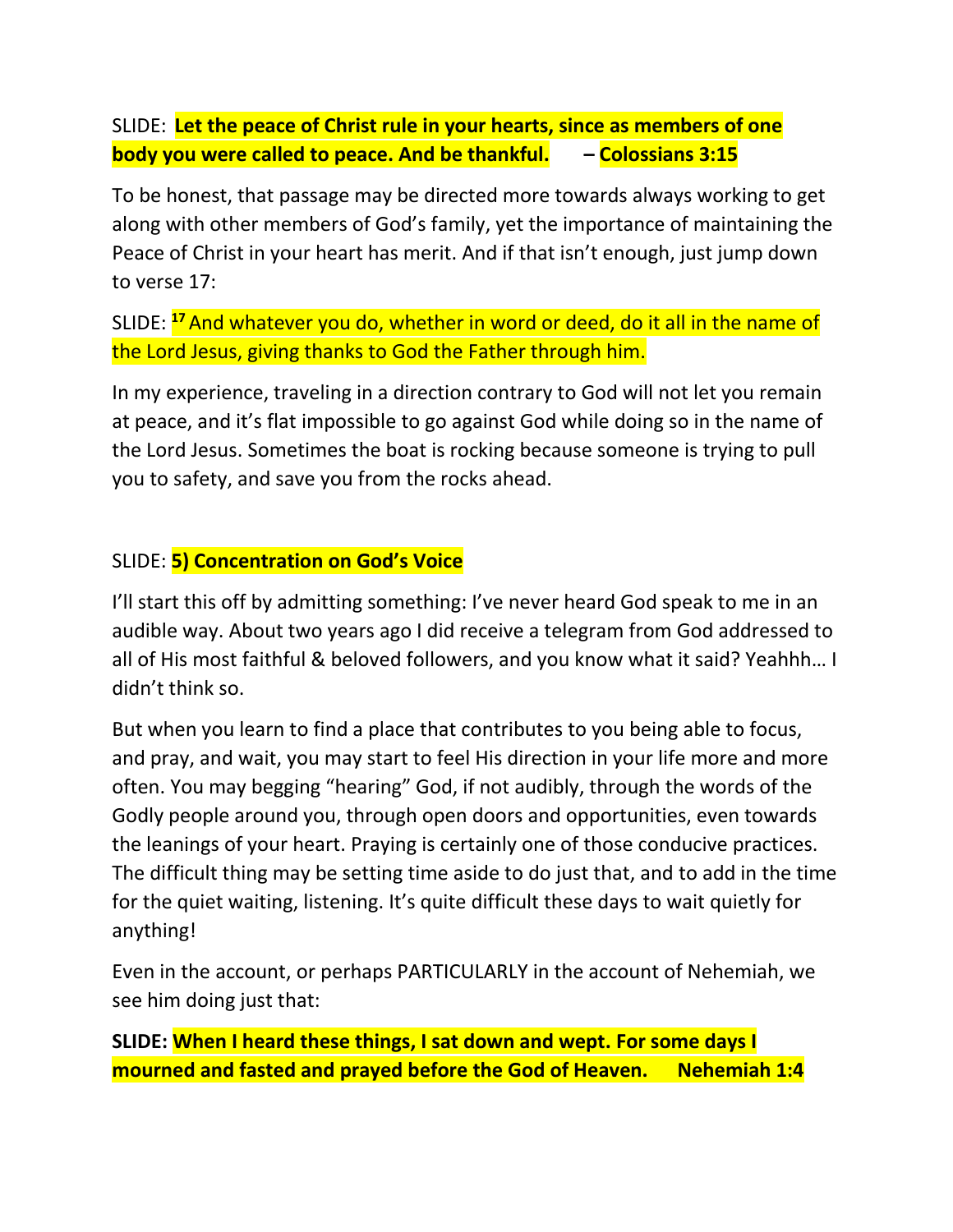For days, Nehemiah **prayed**. But you didn't let the other thing slip past, did you? He also *fasted.* This practice has always been at the forefront in the lives of people who were truly seeking direction from God when making decisions of great importance, and for a good reason! Mess with my menu, and you will get my attention! Talk about voices in your head… skip a few meals and you may end up in an ongoing debate with your stomach about your decision-making skills! But partner that with prayer, and you find yourself in a very focused place, set far apart from your normal routine, your thoughtless schedule, your living a life totally in your own control. In our rich, overloaded culture, *Doing Without* can provide a powerful perspective! It can enhance your humility as you approach God. It can highlight your dependence upon God as you make your requests. These are are worthwhile tools to add to your Discipleship bag!

As for my personal journey, I know you must be wondering whatever happened with that position in Spring Hill. Well, I hate to ruin the surprise, but I guess you deserve to hear how it played out.

I looked and looked, daily for 6 months, for a way to quit. And to be quite honest, I'd have probably had a better time of it if I had followed the 5 steps we've just outlined. But I was tired and feeling a bit sorry for myself, and was a lot more like Elijah under the juniper tree than like a faithful disciple ready to follow God's leading.

And so I took my Chattanooga youth group on our last big event, a weeklong tour performing at camps and churches. And at a place called White Mills Christian Camp, the camp manager, Ben Fulcher, asked me as I prepared to head for home with my students, "Would you mind if I pass your name along to a minister friend of mine? They're looking for a youth minister."

```
"Sure," I said, "where's it at?"
```

```
"Spring Hill, TN."
```